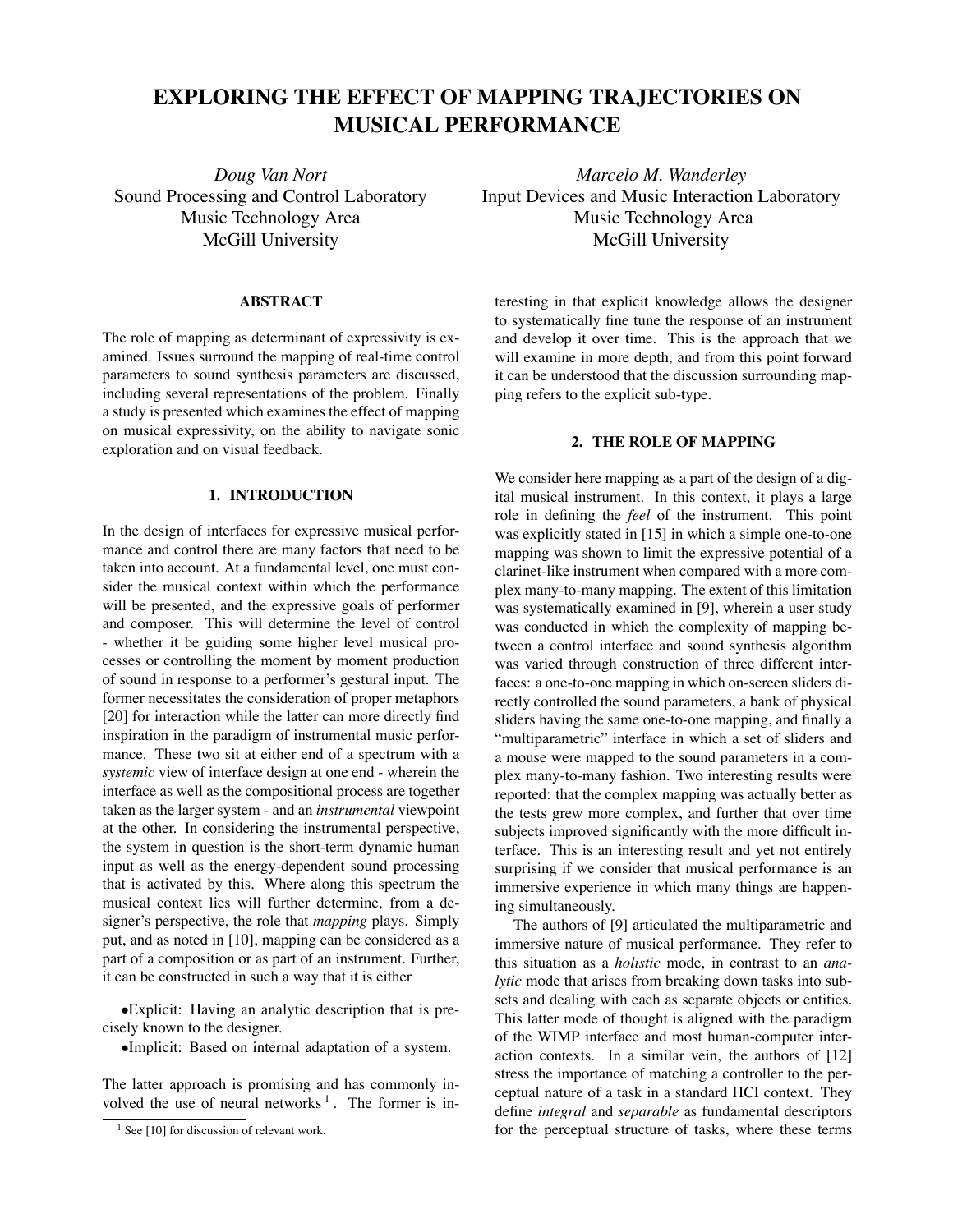can be seen as parallel to holistic and analytic cognitive modes, respectively. They demonstrated the importance of matching controllers and tasks through a series of user studies informed by the HCI literature [4], [6]. An objective comparison similar to that being done in classic HCI design contexts has been applied to the choice of transducers for musical control in theory [17] and in practice [19]. The use of comparison standards from HCI and the fundamentally different nature of musical interaction (when compared to the WIMP paradigm) raises the question of what defines an appropriate musical task. This issue is addressed in [14], in which the authors put forth suggestions geared at adapting HCI tasks to a musical context.

Certainly one could question an attempt at objective comparison in a field whose raison d'etre is creative expression. However, we should not confound the aesthetic intent of composer/performer with the engineering aspects inherent in the subsequent technologies employed. Thus while computer-based musical performance has undoubtedly benefitted from artistic and idiosyncratic approaches to interface design, a thoughtful consideration of the underlying design methodologies employed can serve to enhance the expressivity and accessibility of the instrument. In the case of mapping, analyzing its effect is not straightforward as the notion of what constitutes a "mapping" is not concrete. The approach taken by the authors of [9] was to change the level of complexity in terms of the correspondence between controller and synthesis parameters. While the results were informative and the chosen task appropriate given the "holistic" nature of musical interaction, it is important to note that the controllers themselves were changed as well. Thus, one must consider that the perceptual nature of these controllers contributed to the perceived difference between the interfaces. This fact was acknowledged in [11] and a new study was briefly mentioned in which the controller was fixed (a bank of sliders) while the association of the position and/or velocity values was mapped to sound parameters in various ways. In the context of the current discussion, this approach examines the effect of *what* is associated. However we maintain that it is equally important to examine the effect of *how* this association takes place. We examine this distinction in more detail in the next section.

## **2.1. Types of Mapping**

The term "mapping" encompasses both the choice of "what to map to where" - that is, the association of control and sound synthesis points themselves - as well as the extension of this to all possible input values. More precisely, a musical instrument can be seen as a collection of discrete and continuous control variables and their sonic effect. Gestures acting on discrete controls are often towards the end of selecting among a set of options (e.g. keys) or states and/or exciting the instrumental system. Continuous control often produces loudness or timbral variations

and other such modifications once the system is excited  $2<sup>2</sup>$ . In the former case the mapping is essentially an assignment of a function to the discrete control. In the latter case, however, the role of mapping is more involved. That is, we can consider a collection of N continuous control variables that are simultaneously accessible as a continuous N-dimensional Euclidean space, in which case mapping refers to both

1. the pointwise association between points in an Ndimensional controller space and an M-dimensional space of sound synthesis parameters. This can be seen as the *what* of the mapping.

2. the rules governing the association of control/sound points not explicitly mapped in a pointwise fashion, but rather the association of entire subregions of the respective parameter spaces. That is, the *how* aspect of mapping strategies.

A trivial example would be scaling a standard midi slider to amplitude in the range 0-1: the MIDI control values 0 and 127 are mapped to the amplitude parameters 0 and 1 respectively (what), and a linear equation governs the association of intermediate MIDI/amplitude values (how). Of course, we are concerned with much more involved mapping strategies in genreal.

These "rules" that map arbitrary values between continuous control and sound spaces can be considered from a functional point of view, and both new and existing work on mapping can be viewed cohesively within this framework. In [2] the authors consider mapping as a linear operator that expresses each point in sound parameter space as a linear combination of the N parameter values of a given control input. This has the geometric interpretation of a hyperplane which represents the control "surface" mapped into the M-dimensional sound space. The exactness is bound to the number of stored presets: if this number is less than or equal to N the plane will pass through the preset sound values exactly, but if it is greater than N the mapping becomes a *multiple linear regression* model and the plane passes somewhere between the preset sound values. The constraint of a linear approach to mapping in this case is traded off with the ability to draw on many results from linear algebra regarding matrix operations.

Thus, taking a functional viewpoint we can consider such a geometric interpretation of the mapping problem. A continuous controller then becomes a surface embedded in some intermediate space of "high level" parameters or in the space of sound synthesis parameters themselves. Considering a mapping's geometric structure provides insight into the types of sonic gestures it can produce as well as it's editability, computational load, etc. and can further suggest new approaches. Where the mappings in [2] result in a single planar surface, others result in a piecewise-linear collection of simplices  $3$  [3], [8] or

<sup>2</sup> This idea, here in the context of control, can be paralleled with the notion of excitation, selection and modification gestures as discussed in

<sup>[5]</sup>  $3A$  simplex (simplices for plural) refers to an N-dimensional triangle.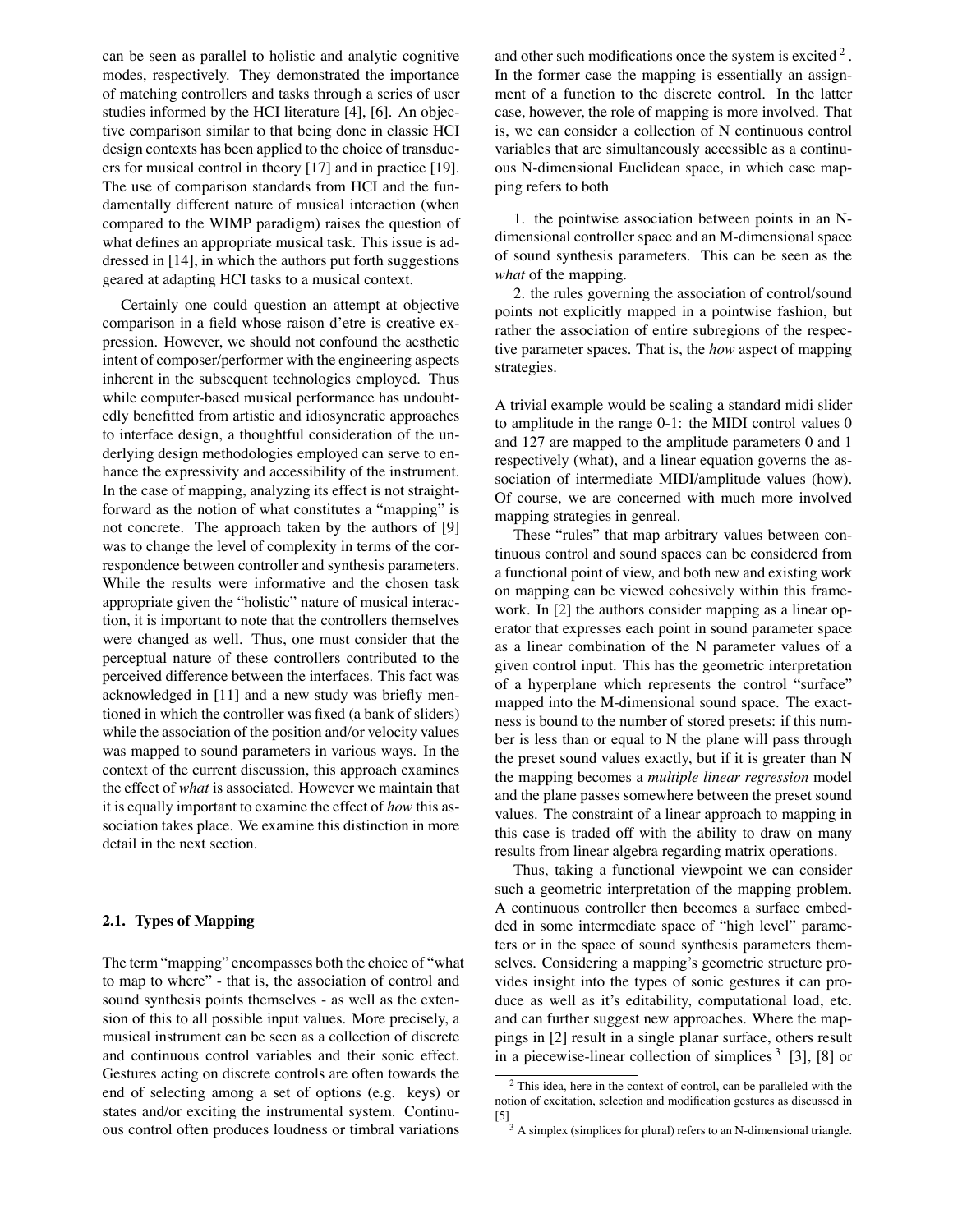a globally smooth surface [1], [16]. As discussed in [16], each has advantages depending on the musical context and in particular the perceptual nature of the control as well as that of the resulting sound should be taken into account.

Thus in terms of the perceived quality of the sound and the "musical gestures" that are produced, it is not only important what control parameters are mapped (position, orientation, etc.) to what sound parameters, but also the *trajectory* between presets that the mapping defines is a strong determinant of expressivity. Thus, in mapping through one of an infinite number of paths between two preset sounds, the designer must consider this fact and weight it against the importance of the mapping passing through certain regions in sound space that are not explicitly stored. If this latter requirement is important then a locally editable mapping [8] that allows for insertion of points is beneficial. However in many musical contexts it is the relative response of the instrument that is important, and so the nature of the trajectory (and thus geometric structure) itself may be of greater interest than its ability to map to a given absolute position. We examine this further in the following section.

#### **3. USER STUDY**

#### **3.1. Preliminaries**

In order to isolate the effect that different mapping geometries can have on an instrument we constructed a user study consisting of a simple interface based on a graphics tablet and FM synthesis. The (*X, Y* ) position of the tablet was mapped to the intermediate FM parameters carrier frequency *fc*, harmonicity *H* and modulation index *M*. Thus we can think of a two dimensional control surface embedded in a three dimensional intermediate space, with another mapping directly to the lower-level synthesis parameters modulation frequency *fm*, modulation depth  $m$  and carrier frequency  $f_c$ . In this example the synthesis parameter space is of the same dimension as the intermediate space, and the second mapping layer is automatic in that it is defined by the use of FM synthesis. However in general with a geometric approach several such mappings can be used in a multi-layered fashion [18], allowing the geometric structure of control and synthesis space to be considered separately. Even with a single geometry defined, note that the way in which we embed the control surface and in what parameter space defines the complexity of the mapping. The example FM interface is such that moving in one direction along the tablet affects change in all three sound parameters, and thus even this simple example is not simply a one-to-one mapping as is illustrated in figure 1.

Using the same pointwise mapping between tablet and FM synthesis (e.g. X position controls *H*,*M*), we constructed two different mapping surfaces - one based on bilinear interpolation and one based on the regularized spline with tension (RST) technique. Both of these are continuous and differentiable, but only the latter has higherorder smoothness while the former is comprised of hy-



**Figure 1**. Tablet controller as surface embedded in a three dimensional FM synthesis space

perbolic "patches" that produce more variation between points [16]. This difference is evident in figure 2.

## **3.2. Qualitative Assessment: Expressivity and Easeof-Use**

Eight subjects were presented with different incarnations of the interface as defined by the two mappings. Every combination of pointwise mapping between controller parameters  $(X, Y)$  and synthesis parameters  $(f_c, H, M)$  was presented in random order. That is, the two dimensional surface defined by the tablet controller was embedded in a three dimensional space in a fixed way, and the dimensions of this latter space were assigned randomly to the three synthesis parameters. For each set, both the multlinear<sup>4</sup> and RST mappings were used to create the surface passing through (or very near) stored preset points. These too were randomized in terms of inital order of presentation, but once presented they were differentiated by being fixed for a given parameter set and assigned the labels "number 1" and "number 2'.' Thus subjects were presented with a given parameter set defined by a pointwise mapping, and a different mapping function within each set (e.g. interface A-1/A-2, B-1/B-2, etc.). The subjects were told in advance that there were potential differences within and between each set, and were given time to explore each interface. After familiarization they were asked to move the stylus along a constrained path on the tablet surface (again, this was done for each possible association of controller/sound values, and for both mappings). The subjects could move back and forth through this trajectory indefinitely and in any fashion, and could switch between the two choices within a given parameter set at any time. Each subject was asked to give subjective reactions to the two interfaces, citing any differences in general and in particular were asked to comment on the expressivity and ease-of-use. These two terms were further defined to mean "musically interesting" or "instument-like" in the former case, and in the latter case was related to the idea of repeatability and being able to "find" a point in sound space or create a desired musical gesture.

The reactions of the participants were quite consistent. While it was true that each mapping was constructed in

<sup>4</sup> Multilinear refers to the general N-dimensional case. Bilinear simply refers to the two dimensional realization. We will refer to the mapping as multilinear from this point forward.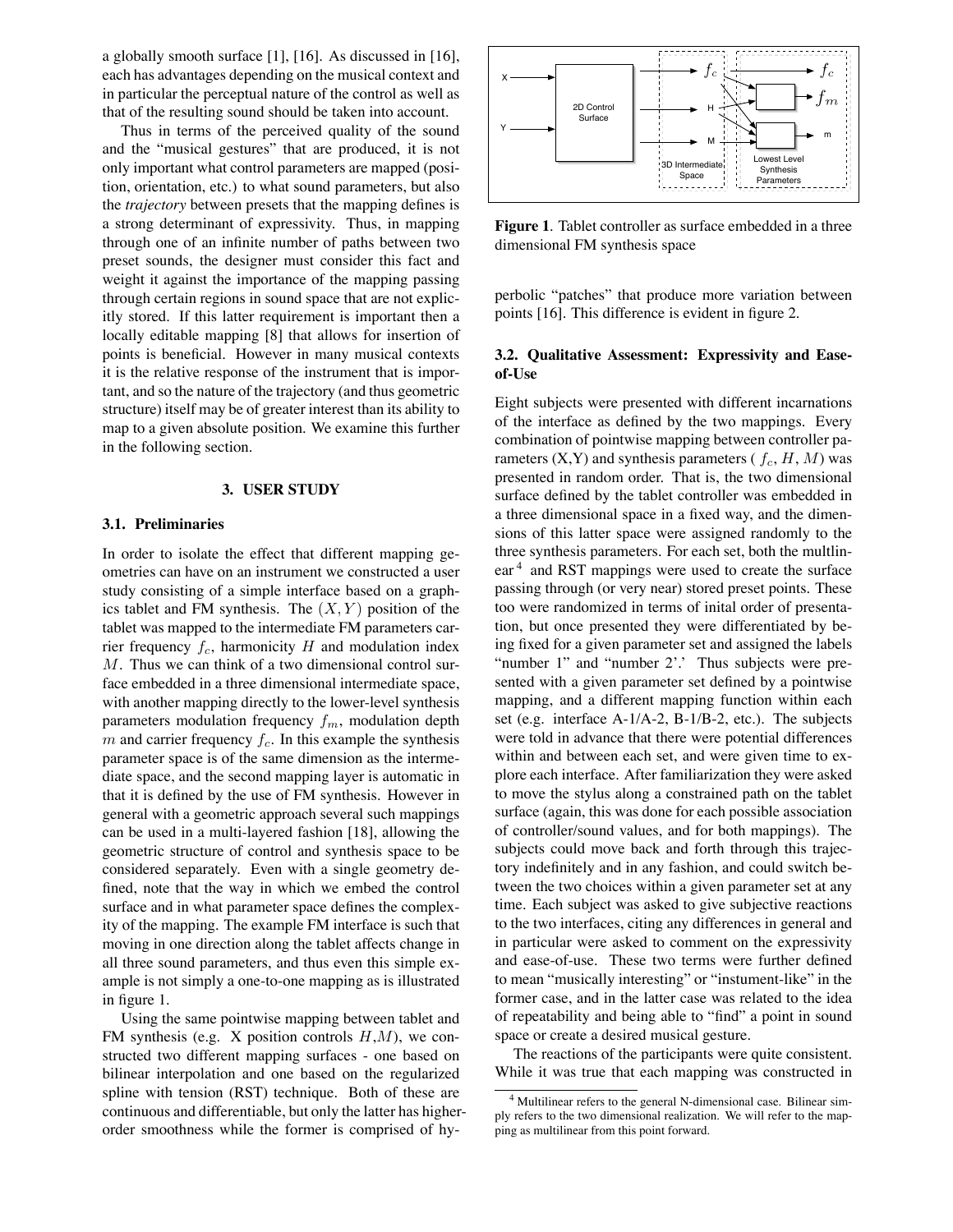such a way that varying one parameter affected several synthesis parameters, the perception of this was not equal in all cases. Regardless of the order of presentation or the orientation of control surface in sound synthesis space, people consistently found the multilinear mapping scheme to be more interesting from a musical standpoint. In fact, the majority of those interviewed stated that this mapping "added another dimension" to the interface (though this was not actually the case). Other comments ranged from "it is more non-linear" to "this one sounds more gestural." Thus, in this musical context where absolute position (e.g. specific pitches) was not important, the relative motion of trajectories through sound space characterized by patches of smooth and sharp transitions between points was favored over the highly smooth surface. In other words we found that *the dynamic quality associated with the transition between sound synthesis parameters - as determined by the mapping - can contribute to the perceived expressiveness of the interface.*

There was a different reaction when subjects were asked about the ease-of-use, defined in terms of one's ability to "find" a sound and repeat this. The majority of users found the RST mapping better in this regard, saying that it was "more direct" and was, for example, "easier to find a specific pitch". Thus there existed a conflict in terms of the mapping preference: the multilinear technique was deemed more expressive and musically interesting while the RST mapping was deemed easier to navigate the sound space with. This shows that in choosing such a mapping strategy *a tradeoff exists between the expressive potential and its ease-of-use and repeatability.*

# **3.3. Quantitative Analysis of the Effect of Visual Feedback**

When used with a two or three dimensional controller, both the multilinear and RST mapping strategies have an inherent visual representation by their construction. Thus in the case of navigating through an abstract sound space, visualizing the mapping itself might help one to know precisely where they are in some appropriately-defined intermediate space. On the other hand, the perceptual nature of control might be different than the perceptual nature of the sound space, in which case perhaps the visualization surface should reflect this control structure while a second surface can map points from this control space into sound synthesis space. This latter approach was taken in [7], in which the mapping from control to sound synthesis space was achieved by a piecewise-linear interpolation over triangularized regions, but the visualized mapping surface was based on a spline interpolation. In this case movement of a cursor over a smooth rubber sheet-like surface resulted in a potentially jagged movement across piecewise simplices in sound synthesis space. It seems that there is no a priori reason why these two mapping would cognitively work together, and that this should be explored further.

We constructed a quantitative "target acquisition" task [4] as a way to examine the effect of using a single map-



**Figure 2**. Visualization of trajectory across a mapping surface (a) Multilinear 3D trajectory and (c) 2D Projection. (b) RST 3D trajectory and (d) 2D Projection.

ping surface for both parameter mapping and visual feedback. The same tablet controller/FM synthesis interface from the previous test was employed. For this experiment, a box was presented on screen containing an 'x' placed at one of two locations. The presentation order of location 1 vs. 2 as well as the given mapping were randomized. When the stylus was moved across the screen, a "trace" was left of the trajectory as in figure 2. For the test, the subject's view of the controller was obstructed, so that the only visual feedback they were relying on was screenbased (in conjunction with proprioceptive and sonic feedback). The participants were instructed to "acquire" the target x by using the visual feedback in the form of the trajectory, and were informed that this would be timed. The timer began when the subject pressed a button on the stylus and stopped as soon as the target was reached - at which point an on-screen button flashed and a distinct bell sound could be heard indicating the successful acquisition. For each test the stylus began in the lower left corner of the tablet controller. The time to target acquisition was recorded for each subject across all tests, with the results shown in figure 3.

The graph of figure 3 displays the mean and standard deviation for acquisition time in ms for the multilinear and RST based mappings at both locations of the target point (Note that the range is slightly different for the two graphs). In both instances, the RST mapping took less time to acquire the target. This difference was exceptionally large for location 1, and was considerable for location 2 as well. We attribute added difficulty of acquiring location 1 with the multilinear based mapping to the fact that its position was at a global maxima on the mapping surface, whereas location 2 was situated at a local maxima. This further seemed to affect the variance, as this was quite large for multilinear location 1. Overall, the variance was considerably lower for the RST based mapping surface. Thus, from this test we see that the RST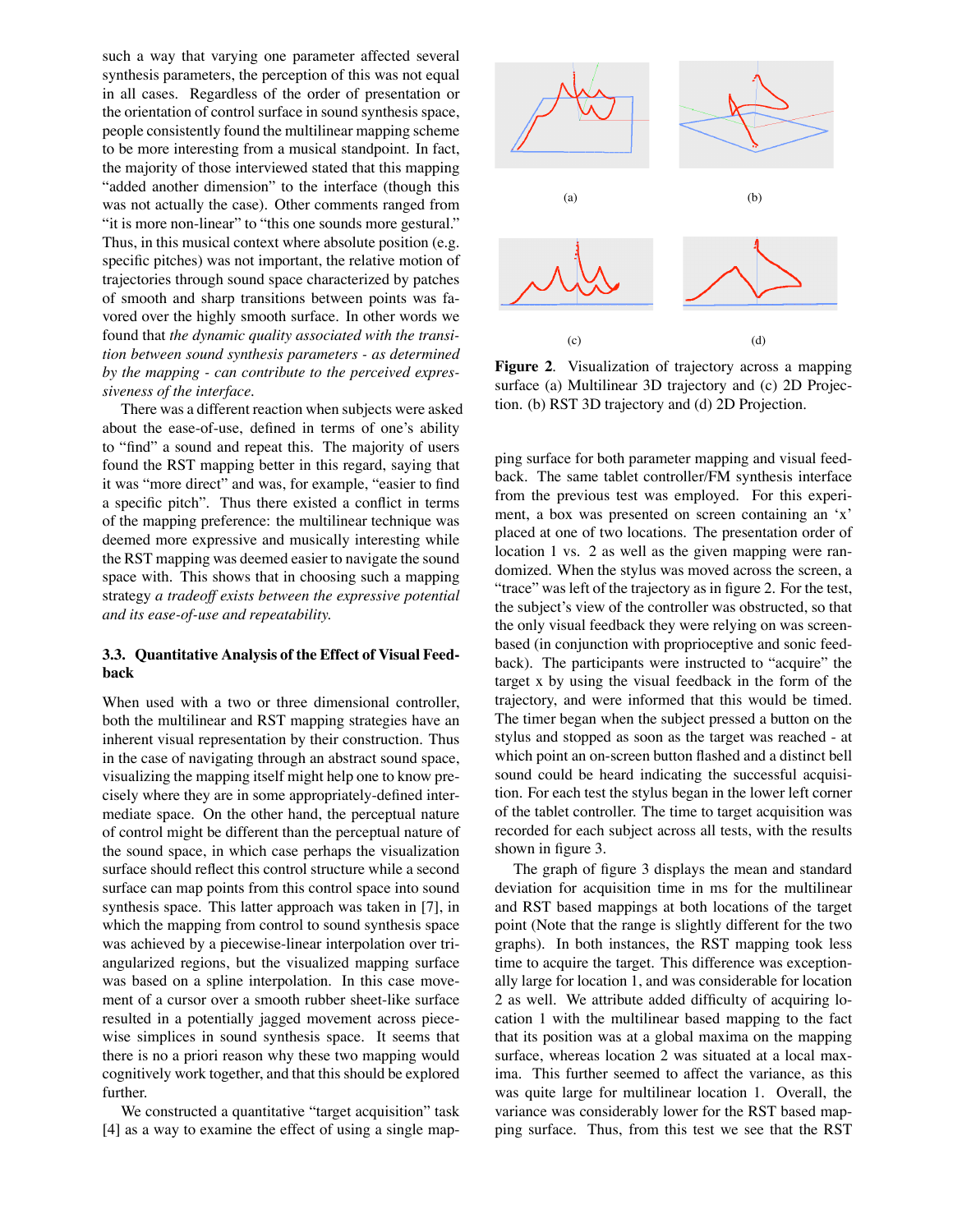

**Figure 3**. Mean (top) and standard deviation (bottom) for acquisition times from test 2, for locations 1 (red) and 2 (blue).

mapping was more intuitive and consistent as visual feedback in comparison with the multilinear scheme. These two experiments lead us to conclude the following:

*•*The perceived complexity of an interface is linked to the dynamic quality of the mapping - its effect on transitions between regions in control and sound synthesis space.

*•*A mapping that produces musically interesting trajectories may not allow for easy and intuitive control.

•This tradeoff between expressivity and ease-of-use extends to the use of the mapping for visual feedback.

## **4. CONCLUSIONS**

The role that mapping plays in determining the "feel" of the instrument has been discussed. In highlighting previous work, we have articulated a point that often goes overlooked: that a mapping strategy consists of both a pointwise association between certain control and synthesis parameters - the *what* element - but it also consists of the mapping of entire regions of control and sound synthesis space. This *how* component of mapping determines the trajectories and thus influences the musical gestures that are possible with an instrument. We isolated the effect of this latter aspect of mapping by varying interpolation strategies while keeping controller, synthesis algorithm and pointwise mapping fixed. The results indicate that the dynamic quality of the mapping surface related to the geometric structure of the mapping function

- does alter perceived expressiveness. However, a tradeoff was found between the increased musicality afforded by a mapping and the ease with which one can explore the sonic terrain of the instrument. This tradeoff extended to the use of the mapping for visual feedback as well. Therefore, a multi-layered mapping approach may prove beneficial when the perceptual nature of control and sound synthesis space are treated separately and a mapping with appropriate geometric structure is constructed for each.

## **5. ACKNOWLEDGMENTS**

We would like to thank all of the subjects who participated in the study and Philippe Depalle for insightful discussions. The first author would also like to thank Dr. Richard H. Tomlinson for his generous support.

### **6. REFERENCES**

- [1] R. Bencina. The Metasurface: Applying Natural Neighbor Interpolation to Two-to-Many Mappings. In *Proc. of 2005 Conference on New Interfaces for Musical Expression (NIME)*, pages 101–104, 2005.
- [2] F. Bevilaqua, R. Muller, and N. Schnell. MnM: a Max/MSP Mapping Toolbox. In *Proc. of 2005 Conference on New Interfaces for Musical Expression (NIME)*, pages 85–88, 2005.
- [3] I. Bowler, A. Purvis, N. Bailey, and P. Manning. On Mapping N Articulation onto M Synthesiser-Control Parameters. In *Proc. of 1990 International Computer Music Conference*, pages 181–184, 1990.
- [4] W. Buxton. The Haptic Channel. In *Readings in Human-Computer Interaction*, pages 357–365. Morgan Kaufmann Publishers, 1987.
- [5] C. Cadoz and M. M. Wanderley. Gesture-Music. In *Trendsin Gestural Control of Music*, pages 315–334. IRCAM – Centre Pompidou, 2000.
- [6] S. Card, J. Mackinlay, and G. Robertson. A Morphological Analysis of the Design Space of Input Devices. *ACM Transactions On Information Systems*, 9(2):99–122, 1991.
- [7] I. Choi, R. Bargar, and C. Goudeseune. A Manifold Interface for a High Dimensional Control Space. In *Proc. of 1995 International Computer Music Conference*, pages 181–184, 1995.
- [8] C. Goudeseune. Interpolated Mappings for Musical Instruments. *Organised Sound*, 7(2):85–96, 2002.
- [9] A. Hunt and R. Kirk. Mapping Strategies for Musical Performance. In *Trends in Gestural Control of Music*, pages 231–258. IRCAM – Centre Pompidou, 2000.